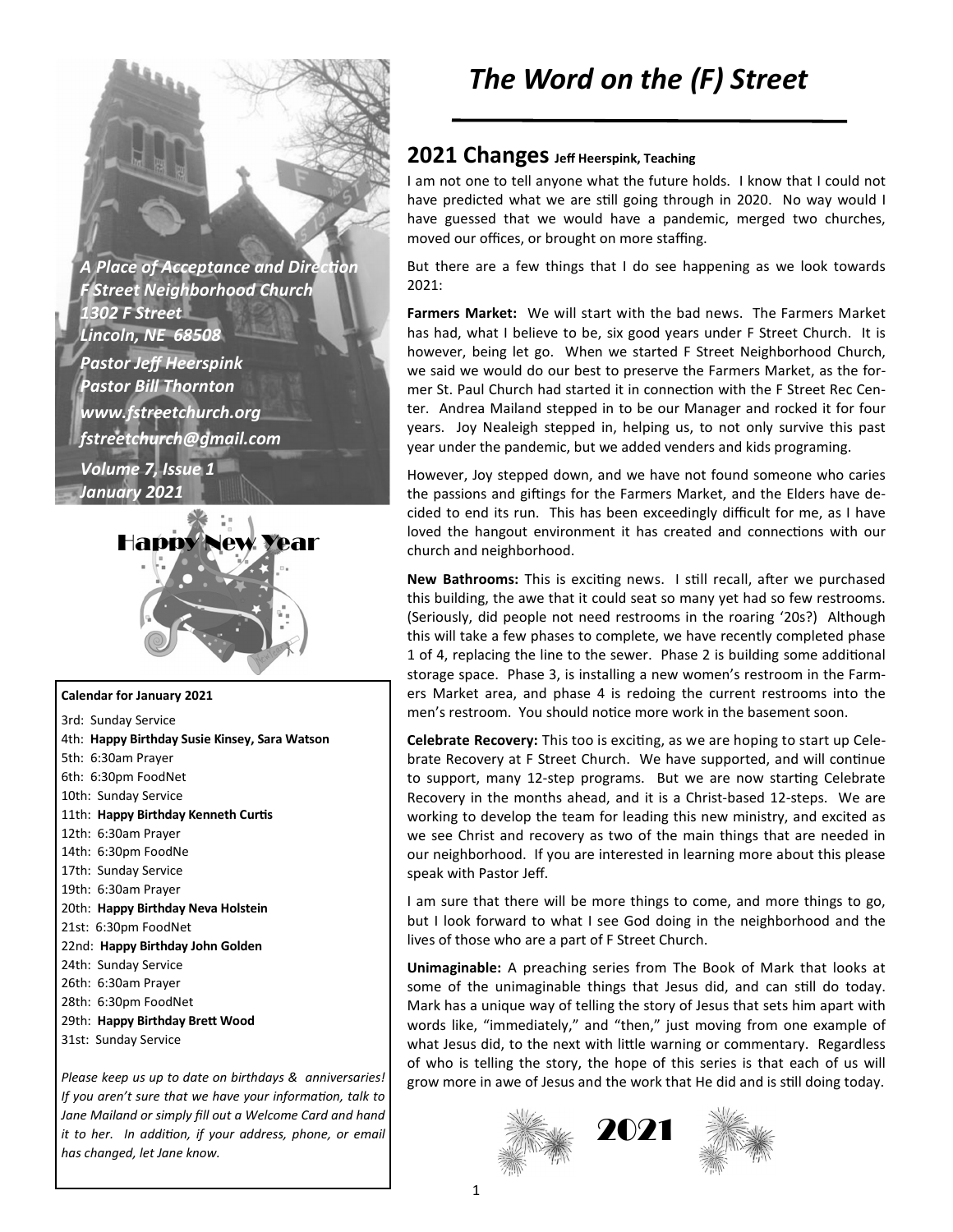

help us be aware of needs that are physical, emotional, and/or spiritual by using the Communication Card and placing it in the offering on Sunday mornings, or by contacting any of the following, Tad Stryker, Keith Morrissey, Jeff Heerspink, or myself.

### **Media Team Leader Jeff Heerspink, Pastor**

There are currently over 15 team leaders at F Street Neighborhood Church, serving on the over 20 teams that we have. This is one of the highest numbers we have ever had in our history. Team Leaders oversee areas of ministry that are vital for our church to be a place of acceptance and direction in the neighborhood. These Team Leaders are responsible for recruiting, encouraging, and equipping their teams and have met the qualifications of a Team Leader.

We are looking for qualified Team Leaders for a few more teams. One that I would love for us to fill in the near future would be our Media Team Leader. This team would be responsible for our website, FaceBook page, Instagram, etc. We know today that many people get their first impressions from our website and social media. Our social media is also a great way for us to communicate with each other about events, opportuni ties and needs.

If you are interested in learning more about what it means to be Team Leader, who has interests, skills and experience with Web design and editing than please come talk to Pastor Jeff.

### **Opportunities** Bill Thornton, Teaching Pastor

Dear F Street Neighborhood Church Family,

Before leaving 2020 behind, Marcia and I would like to express our thanks for the cards and gifts that have been received during the Christmas season. We have felt loved and appreciated by our church family. As the New Year 2021 begins, I wanted you to be aware of the following opportunities for growth and care in our congregation.

**Enrollment is Open for Winter Classes at the Lincoln School of Ministry:** Our focus in the coming weeks will be on developing ministry skills in areas such as communication, pastoral care, and evangelism. If you would like more information about how to be a part of these equipping classes, please talk with Pastor Bill. Our winter session is scheduled to begin on Thursday, January 7, and will meet at the Redeemer building located at the corner of 8<sup>th</sup> and D Streets.

**Interested in Baptism?** Perhaps you have been present when a friend or family member has been baptized, and you have wondered about whether you should experience this, too. We believe that baptism is a significant event in one's life as a Christ follower, and as a church family we want to provide the spiritual encouragement and understanding that should accompany your decision to be baptized. If you are interested in learning more about this, please contact Pastor Bill or Pastor Jeff.

**In Need of Pastoral Care or Counseling?** The Elders at F Street Neighborhood Church desire to help the Chief Shepherd (Jesus) care for the people who make up our congregation. You can



## **A New Position at FSNC**

#### **Jean Stryker, Creative Arts Director**

The great cathedrals of the world are covered with art: carvings, stained glass, sculpture. They were built for a population that was mostly illiterate, and the idea was to use the building itself as a way to communicate the reality of God to people who couldn't read about him in a book. We are not an illiterate population, but art still has the power to communicate in ways that words alone can't match. We're all familiar with certain images, like a swoosh on a shoe, or a big green circle on a cup of coffee. There are songs that make us want to dance, and movie scenes that make our hearts pound or bring us to tears.

Here at F Street Neighborhood Church, we want to use every possible means to reach our neighborhood with the message of the gospel.

Beginning January, Jean Stryker will join the F Street Church staff, part-time, as our Creative Arts Director. She will have a studio in what was previously the pastors' office. Her job will be to:

- Create artworks, installations, and other creative components for services.

- Using classes and other art-related events, reach out to crea tives in our church, neighborhood, and city.

- Help F Street's artists grow in their faith and their artistic skills.
- Help connect artists with ways to use their skills to serve the church and neighborhood.
- Make art in response to family life at F Street Church

- Supply creative necessities or helps for the church: half sheets, slides, banners, etc.

- Continue to explore and develop the Art Chapel project.

If you are interested in art and want to explore your creative potential, or if you have an art-related outreach idea, talk to Jean!

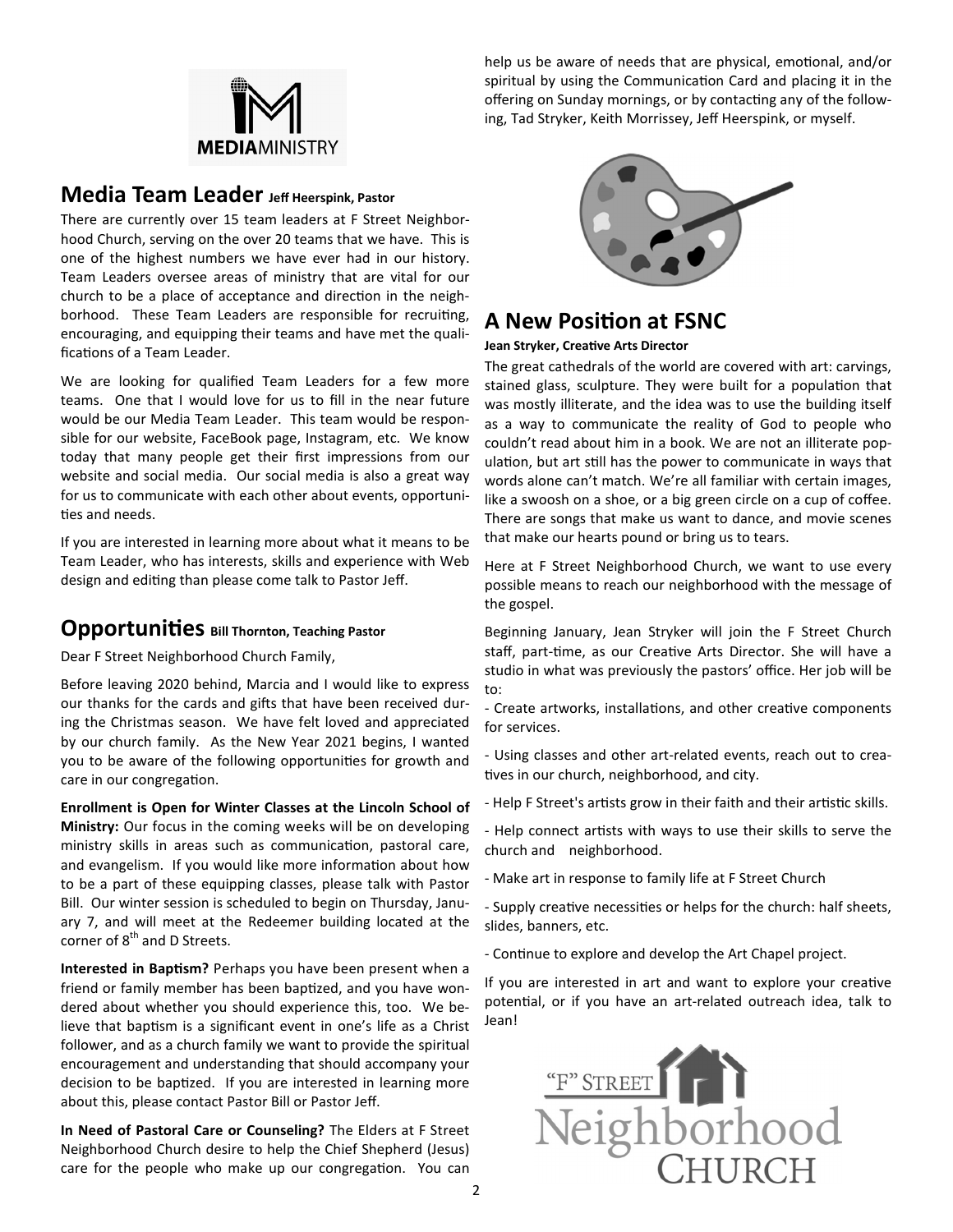

## **Health Ministry Corner Barb Douglas, PHM**

Hello Brothers and Sisters in Christ,

I hope you all had a wonderful Christ-filled Christmas. I pray that you were all able to stay warm during that cold snap we endured during the days just preceding Christmas. But it is winter in Nebraska, so that was no surprise!

God's love should follow all of us throughout this new year. He came to save us from our sins, and lead the way to Heaven, his home. His greatest desire is to share it with us for an eternity. God's Word tells us in Psalm 146:8 *"The Lord opens the eyes of the blind: the Lord raises them that are bowed down: the Lord loves the righteous."* This verse is just one of many in which God shows his great love and care for our health and wellbeing. My prayer for each one of you this year, in 2021, is that God will show you his amazing love and care in ways you can never expect or understand. May each one of us experience God's love and care, and amazing grace!

No one truly knows what 2021 will bring. But one thing is for certain, and it is found in John 3:16, *"For God so loved the world,*  that he gave His only begotten Son, that whosoever believes in him, should not perish, but have everlasting life." I pray that each of you has the unforgettable experience of meeting the Son of God right where you are, and realizes his great love and affec tion for you. I also pray that each of you find a home here at F Street Neighborhood Church, a place of acceptance and direc tion.

We have many services, and assistance for anyone that asks. In Hosea 4:6, God tells us, *"MY people are destroyed for lack of knowledge:"* But in James 1:5, we are told, *"If any of you lacks wisdom, he should ask God, who gives generously to all without finding fault, and it will be given to him."* So my advice to everyone, for navigating the troubled waters of 2021, is to pray for wisdom from God. He is always right and cares for his people.

God's blessings to each and every one of you throughout the year. I hope I can serve you as needed. I am regularly at the church Tuesdays, Wednesdays, and Thursdays, and Linoma Wingate is manning the phones on Mondays. Our hours are from 10:00 a.m., through noon, on those days. Each Friday, Pastor Bill is answering the phone. So remember we are here for you, ask questions about health, assistance with financial difficulties, loneliness, or in need of prayer. Just call and we will help as much as possible.

The number to reach the church office is 402-435-3673, Monday -Friday 10:00 a.m. until noon. If you cannot call at exactly that time. Just leave a message with your name and the best time to call you back, one of us will give you a call back ASAP. Thank you so much for reading this message.

## **Regular Email Updates**

If you would like to, but are not getting regular updates about things at "F" Street Neighborhood Church, please send a request to be added to the email list at **fstreetchurch@gmail.com**

## **Prayer Requests**

If you have prayer requests, please send them to our office email at **fsncoffice@gmail.com**



## **Community Groups**

#### Group: **Women's Study**

Location: Fireplace Room at Church Building Contact: Jean Stryker or Beth Heerspink Day/Time: Sundays, 3:30-5:00 p.m.

### Group: **Men's Bible Study**

Location: Fireplace Room at Church Building Contact: Tad Stryker Day/Time: Mondays, 7-8:30 p.m.

### Group: **VA Small Group Study**

Location: Victory Apartments (445 Honor Drive) Contact: Jeff Heerspink or Carlos Gomez Day/Time: Wednesdays, 2-3:00 p.m.

### Group: **Keith Morrissey's House**

Location: 1750 Prospect Street Contact: Keith Morrissey Day/Time: Thursdays, 7-9:00 p.m.